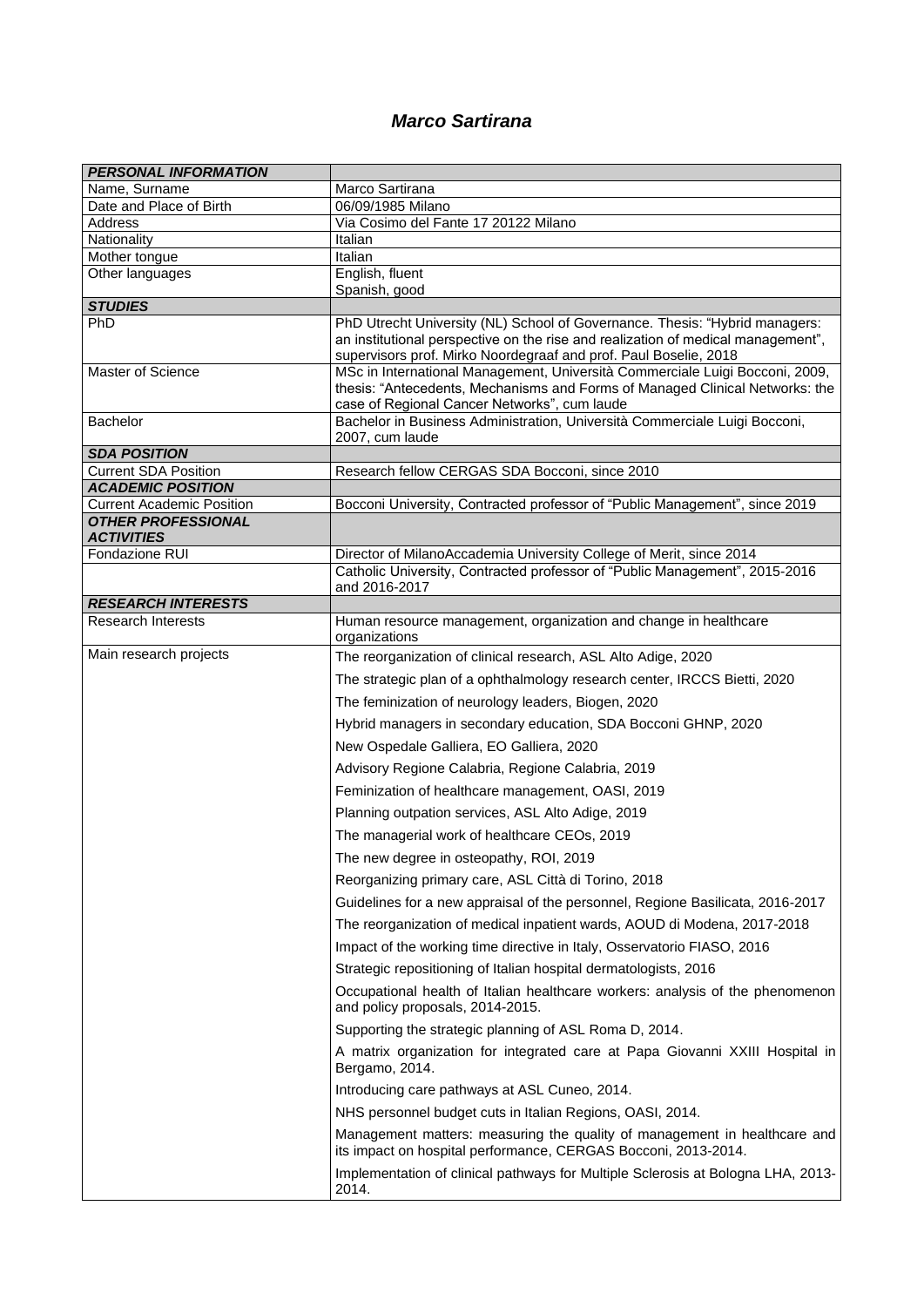|                                 | Absenteeism and other HRM "pathologies" in public sector healthcare, OASI,<br>2013.                                                                                                                                                        |
|---------------------------------|--------------------------------------------------------------------------------------------------------------------------------------------------------------------------------------------------------------------------------------------|
|                                 | Changing the skill mix in the healthcare workforce, OASI, 2013.                                                                                                                                                                            |
|                                 | The professional identity of Italian nurses, Nursind, 2013.                                                                                                                                                                                |
|                                 |                                                                                                                                                                                                                                            |
|                                 | Effectiveness of doctors-in-management roles - Dote Ricerca Applicata Regione<br>Lombardia, 2011-2013.                                                                                                                                     |
|                                 | The reorganization of surgical departments at Parma Teaching Hospital, 2012-<br>2013                                                                                                                                                       |
|                                 | HR metrics in the Italian NHS, OASI, 2012                                                                                                                                                                                                  |
|                                 | Involving doctors in management: a research on Italian clinical directorates, SDA<br>Area Public Management and Policy research project, 2011-2012.                                                                                        |
|                                 | FIASO-SDA Bocconi Observatory on clinical networks, 2011-2012.                                                                                                                                                                             |
|                                 | Design and implementation of a performance appraisal system for doctors -                                                                                                                                                                  |
|                                 | Alessandria Hospital Trust, 2011.                                                                                                                                                                                                          |
|                                 | Top management compensation systems in the Italian NHS, OASI, 2011.                                                                                                                                                                        |
|                                 | Patient centered hospitals in Tuscany, OASI, 2011.                                                                                                                                                                                         |
|                                 | Design and implementation of a 360° feedback performance appraisal system<br>for doctors in managerial positions - Città di Castello Local Health Authority,<br>2011.                                                                      |
|                                 | Design and implementation of a 360° feedback performance appraisal system<br>for doctors in managerial positions - Terni LHA, 2010.                                                                                                        |
|                                 | Doctors' appraisal in the Italian NHS, OASI 2010.                                                                                                                                                                                          |
|                                 | Cancer networks in Italy: organization and performance, OASI, 2010.                                                                                                                                                                        |
|                                 | Competency profiling for top management roles - Trento LHA, 2010.                                                                                                                                                                          |
|                                 | Support in the implementation of two organizational pathways in a Clinical<br>Directorate - Bologna LHA, 2010                                                                                                                              |
|                                 | Support to the top management in the design of a new organizational structure $-$                                                                                                                                                          |
|                                 | Marche LHA, 2010                                                                                                                                                                                                                           |
| <b>INTERNATIONAL ACTIVITIES</b> |                                                                                                                                                                                                                                            |
| <b>International Activities</b> | Participation to internationl conferences in organization studies and public and<br>healthcare management (EGOS, IRSPM, EHMA, OBHC, AIES)                                                                                                  |
|                                 | Member 2009-2014 COST Action IS0903, "Enhancing the role of medicine in<br>management". Participation in one COST Short Term Scientific Missions and in<br>three training schools, coordinator of the ECR(early career researchers) group. |
|                                 | Reviewer for Health Policy, BMC Health Services Research, Journal of Health<br>Organization and Management, International Journal of Public Administration,<br>Mecosan.                                                                    |
| <b>PUBLICATIONS</b>             |                                                                                                                                                                                                                                            |
| In English                      | Sartirana M. (2019) Beyond hybrid professionals: evidence from the hospital<br>sector. BMC Health Services Research, 19:634. https://doi.org/10.1186/s12913-<br>019-4442-1                                                                 |
|                                 | Sartirana M., Currie G., Noordegraaf M. (2019) Interactive identity work of<br>professionals in management: a hospital case study, Public Management<br>Review. 21:8,1191-1212                                                             |
|                                 | Lega F. and Sartirana M. (2016) Making doctors manage, but how? Recent<br>developments in the Italian NHS, BMC Health Services Research, 16 (Suppl 2).                                                                                     |
|                                 | Lega F. and Sartirana M. (2015) An international perspective on medical<br>leadership, Future Hospital Journal; 2:218-220; doi:10.7861/futurehosp.2-3-218.                                                                                 |
|                                 | Sartirana M. (2015) "Opportunity does matter: supporting public professionals in<br>management", in Pedersen, A., Waldorff, S., Ferlie E., Fitzgerald, L. (Eds.)<br>Managing change: from health policy to practice, London: Palgrave.     |
|                                 | Sartirana M., Prenestini A., Lega F., (2014) Medical Management: hostage to its<br>own history? The case of Italian Clinical Directors, The International Journal of<br>Public Sector Management 27(5), pp.417 - 429.                      |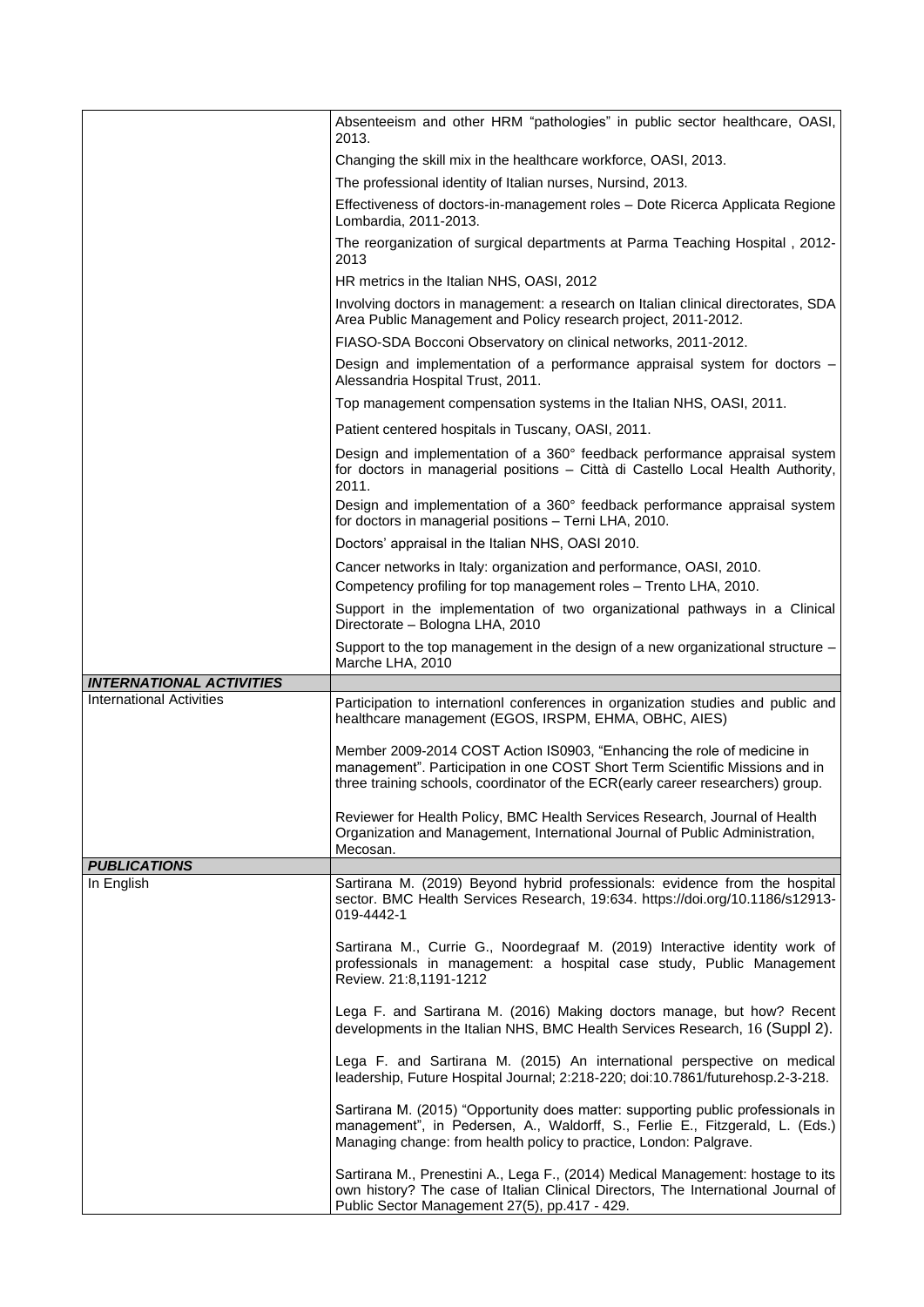|            | Lega, F., Sartirana, M. (2011), Managed clinical networks: scope, evidence and<br>feasibility. International Journal of Clinical Practice, 65: 725-727.                                                                                                                             |
|------------|-------------------------------------------------------------------------------------------------------------------------------------------------------------------------------------------------------------------------------------------------------------------------------------|
| In Italian | Saporito, R., Sartirana, M., Tozzi, V.D. (2019) La femminilizzazione dei ruoli<br>apicali in sanità: dimensioni del fenomeno, cause e prospettive, Rapporto OASI<br>2019, Milano, Egea.                                                                                             |
|            | Lega, F., Rotolo, A., Sartirana, M. (2019) Il mestiere del Direttore Generale:<br>riflessioni da un'indagine quali-quantitativa, Rapporto OASI 2019, Milano, Egea.                                                                                                                  |
|            | Cristaudo, A., Lega, F., Prenestini, A., Sartirana, M. (2018) Posizionamento<br>strategico e organizzativo dei dermatologi ospedalieri: sintesi dei risultati della<br>ricerca CERGAS Bocconi per ADOI, Esperienze Dermatologiche, 30, 3-4: 45-51.                                  |
|            | Del Vecchio, M., Lega, F., Prenestini, A., Sartirana, M. (2018) Mappatura e<br>valutazione delle competenze cliniche dei professionisti nelle aziende sanitarie:<br>sistemi e strumenti a confronto, Rapporto OASI 2018, Milano, Egea.                                              |
|            | De Pietro, C., Pacileo, G., Pirazzoli, A., Sartirana, M. (2018) Le inidoneità e le<br>limitazioni lavorative del personale SSN, Welfare oggi, 23,3:28-36                                                                                                                            |
|            | De Pietro, C., Giacomazzi, M., Pinelli, N., Sartirana, M. (2017) Impatto della<br>legge 161/2014 sulle Aziende del SSN, Quaderno FIASO, Roma: Kos<br>Comunicazione.                                                                                                                 |
|            | De Pietro, C., Pacileo, G., Pirazzoli, A., Sartirana, M. (2017) Inidoneità e idoneità<br>parziali alla mansione specifica del personale SSN: stato dell'arte e proposte di<br>policy, Milano: Egea.                                                                                 |
|            | De Pietro, C., Apostoli, P., Pacileo, G., Pirazzoli, A., Sartirana, M. (2016)<br>Inidoneità e idoneità parziali alla mansione specifica del personale SSN:<br>rilevanza e gestione organizzativa del fenomeno, Mecosan, 97, 9-29.                                                   |
|            | De Pietro, C. Pacileo, G., Pirazzoli, A., Sartirana, M. (2015) Le inidoneità e le<br>idoneità parziali alla mansione nelle Aziende sanitarie pubbliche della Regione<br>Umbria, Rapporto OASI 2015, Milano, Egea.                                                                   |
|            | F.S. Pirola, C. Enna, M. Gazzi, M. Riccò, I. Raboini, A. Prenestini, M. Sartirana,<br>L. Sircana (2015) Un nuovo modello organizzativo per l'Azienda Ospedaliero-<br>Universitaria di Parma: gestione e applicazione all'area ortopedica,<br>Organizzazione Sanitaria, 39, 3: 33-48 |
|            | De Pietro, C., Marsilio, M., Sartirana, M. (2014) La razionalizzazione della spesa<br>per approvvigionamenti e personale: le Regioni in Piano di Rientro a confronto,<br>Rapporto OASI 2014, Milano, Egea.                                                                          |
|            | Lega, F., Sartirana M. (a cura di) (2013) Sfide presenti e future nel management<br>in neurologia, Milano, Egea.                                                                                                                                                                    |
|            | De Pietro, C., Sartirana, M (2013), Gestione del personale del SSN tra fisiologia<br>e patologia: assenze, permessi ex legge 104/92 e inidoneità alla mansione, in<br>Rapporto OASI 2013, Milano, Egea.                                                                             |
|            | Faletti, G., Filannino, C., Lega, F., Sartirana, M (2013), Prime ricognizioni sul<br>fenomeno del cambiamento dello skill mix nel SSN, in Rapporto OASI 2013,<br>Milano, Egea.                                                                                                      |
|            | Fattore, G., Longo, F., Sartirana, M (2013), Il Curriculum Vitae dei Direttori<br>Generali, Rapporto OASI 2013, Milano, Egea.                                                                                                                                                       |
|            | Alberti V. F., Tozzi, V. D., Pinelli, N., Sartirana, M. (a cura di) (2012) Il ruolo delle<br>aziende sanitarie nelle reti cliniche in Italia: Osservatorio FIASO, Roma, Edizioni<br>Iniziative Sanitarie                                                                            |
|            | De Pietro, C., Sartirana, M (2012), Le metriche di misurazione del personale, in<br>Rapporto OASI 2012, Milano, Egea.                                                                                                                                                               |
|            | Lega, F., Sartirana, M (2011), La valutazione delle competenze manageriali dei<br>professionisti con il sistema a 360°: la prima sperimentazione in una ASL, in<br>Rapporto OASI 2011, Milano, Egea.                                                                                |
|            | De Pietro C., Benvenuti, C., Sartirana M. (2011), Gli ospedali per intensità di<br>cura in Toscana: un'esperienza in corso, in Rapporto OASI 2011, Milano, Egea                                                                                                                     |
|            | Longo, F., Ferrè F. Russo Valentini R., Sartirana M. (2011), I livelli retributivi del                                                                                                                                                                                              |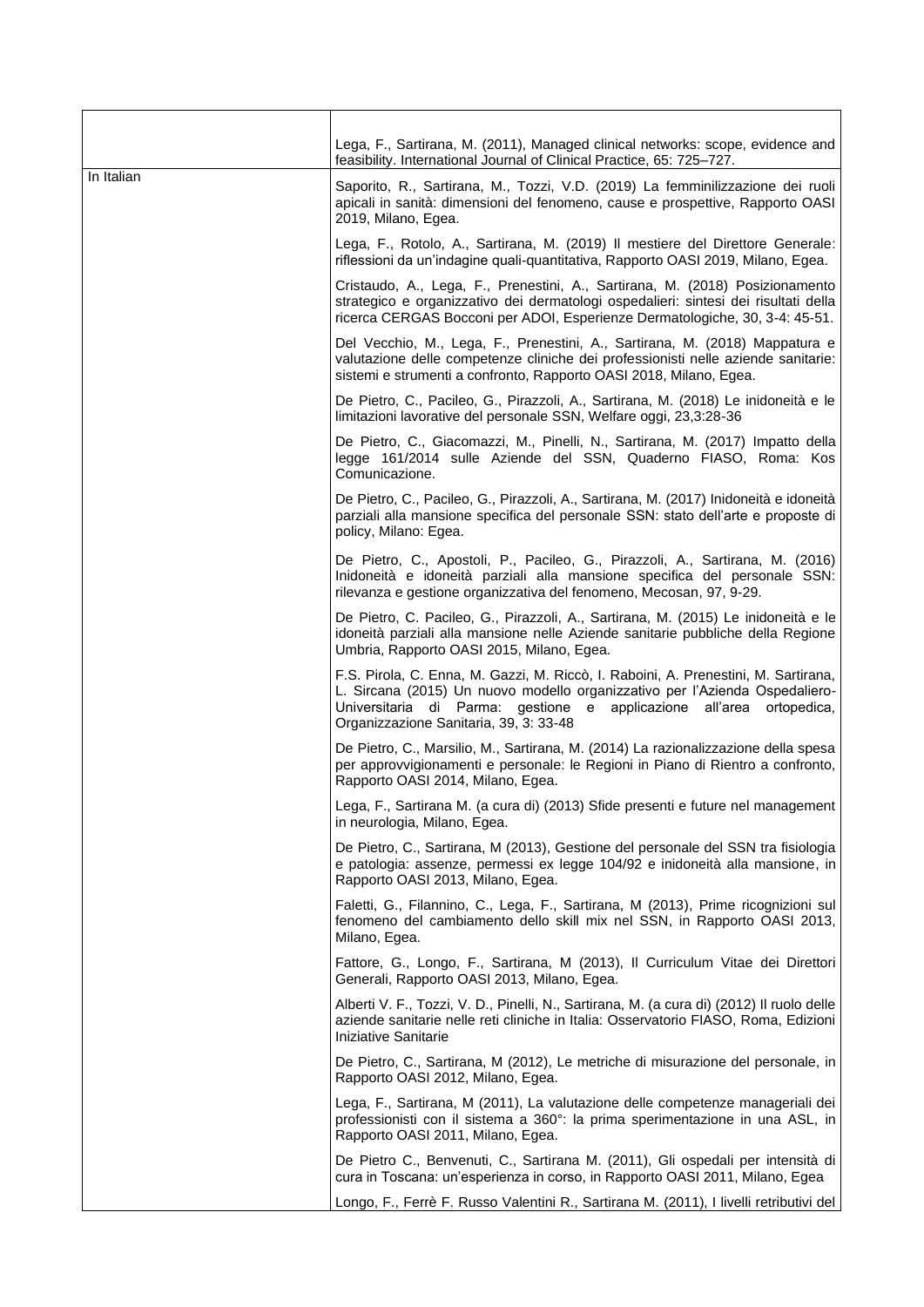|                          | top management: un'analisi comparata, in Rapporto OASI 2011, Milano, Egea                                                                                                                               |
|--------------------------|---------------------------------------------------------------------------------------------------------------------------------------------------------------------------------------------------------|
|                          | De Pietro C., Francesconi A., Lega F., Sartirana M. (2010), La valutazione dei<br>medici del SSN: proposte in campo e pratiche aziendali, in Rapporto OASI 2010,<br>Milano, Egea.                       |
|                          | Lega, F., Sartirana, M., Tozzi, V. (2010), L'osservazione continua delle reti<br>cliniche in oncologia: evidenza da un'analisi qualitativa, in Rapporto OASI 2010,<br>Milano, Egea                      |
| <b>Conference Papers</b> | Sartirana, M Reorganizing hospitals or reorganizing medical management?,<br>EGOS conference, Naples, 2016.                                                                                              |
|                          | Sartirana, M., Currie, G., Noordegraaf, M. "Uncovering the role of<br>interdependencies in the hybridization of medical managers: a hospital case<br>study", EGOS Conference, Rotterdam, 2014           |
|                          | Sartirana M. "Opportunity does matter: supporting public professionals in<br>management", Organizational Behavior in Healthcare Conference, Copenaghen,<br>2014.                                        |
|                          | Sartirana, M., Opportunity does matter: supporting doctors-in-management in<br>hospitals, Paper presented at AIES Conference, Trento, 2013.                                                             |
|                          | Sartirana, M., Embedded medical management: a case study on the craft of<br>dealing with professionals in management, Paper presented at ISA "Professional<br>Groups" Interim Conference, Lisbon, 2013. |
|                          | Sartirana, M., Opportunity does matter: supporting doctors-in-management in<br>hospitals, Paper presented at IRSPM Conference, Prague, 2013.                                                            |
|                          | Sartirana M., Prenestini A., Lega F., Rethinking Italian doctor-in-management<br>roles?, Paper presented at IRSPM Conference, Rome, 2012.                                                               |
|                          | Lega, F., Sartirana, M. Evaluating managerial competencies of professionals in<br>the healthcare sector: lessons from (and for) Italy, Paper presented at IRSPM<br>Conference, Dublin, 2011.            |
|                          | Tozzi, V., Sartirana, M. Cancer Networks: an exploratory analysis of the Italian<br>case, Paper presented at EHMA Conference, Lahti, 2010.                                                              |
|                          | Lega, F., Sartirana, M Beyond the rhetoric of expected benefits of managed<br>clinical networks, Paper presented at IRSPM Conference, Berna, 2010.                                                      |
| Non academic papers      | Cristaudo, A., Lega, A., Sartirana, M. (2017) Roadmap per la dermatologia 2.0, Il<br>Sole 24 Ore Sanità, 30 novembre                                                                                    |
|                          | De Pietro, C. Pacileo, G., Pirazzoli, A., Sartirana, M. (2015) Le inidoneità e le<br>idoneità parziali alla mansione nelle Aziende sanitarie pubbliche, Il Sole 24 Ore<br>Sanità, 15 dicembre           |
|                          | De Pietro, C., Sartirana, M., Marsilio, M. (2014) Piani di rientro allo specchio, Il<br>Sole 24 Ore Sanità, 18 novembre                                                                                 |
|                          | De Pietro, C., Sartirana, M. (2014) Quando l'assenza è patologica, Il Sole 24 Ore<br>Sanità, 21 gennaio                                                                                                 |
|                          | Filannino, C., Lega, F., Sartirana, M. (2014) Skill mix per medici e infermieri:<br>integrazione possibile per ottimizzare l'assistenza, Sole 24 Ore Sanità, 14<br>gennaio                              |
|                          | Fattore G., Longo F., Sartirana M. (2014) Il curriculum vitae dei direttori generali:<br>maschi, anziani e con poca formazione, Sole 24 Ore Sanità, 14 gennaio                                          |
|                          | De Pietro, C., Anzivino, A., Sartirana, M. (2013) Se l'infermiera è una mamma, Il<br>Sole 24 Ore Sanità, 10 dicembre                                                                                    |
|                          | De Pietro, C., Anzivino, A., Sartirana, M. (2013) Infermieri snobbati dalla politica,<br>Il Sole 24 Ore Sanità, 17 settembre                                                                            |
|                          | De Pietro, C., Sartirana, M. (2012) Personale: la misura delle performance, Il<br>Sole 24 Ore Sanità, 4 dicembre.                                                                                       |
|                          | Ferrè, F., Longo, F., Sartirana, M., Russo Valentini M.R. (2011) Manager,<br>stipendi ingessati, Il Sole 24 Ore Sanità, 22 novembre                                                                     |
|                          | Lega, F., Sartirana, M. (2011) Competenze, valutazione a 360°, Il Sole 24 Ore<br>Sanità, 22 novembre                                                                                                    |